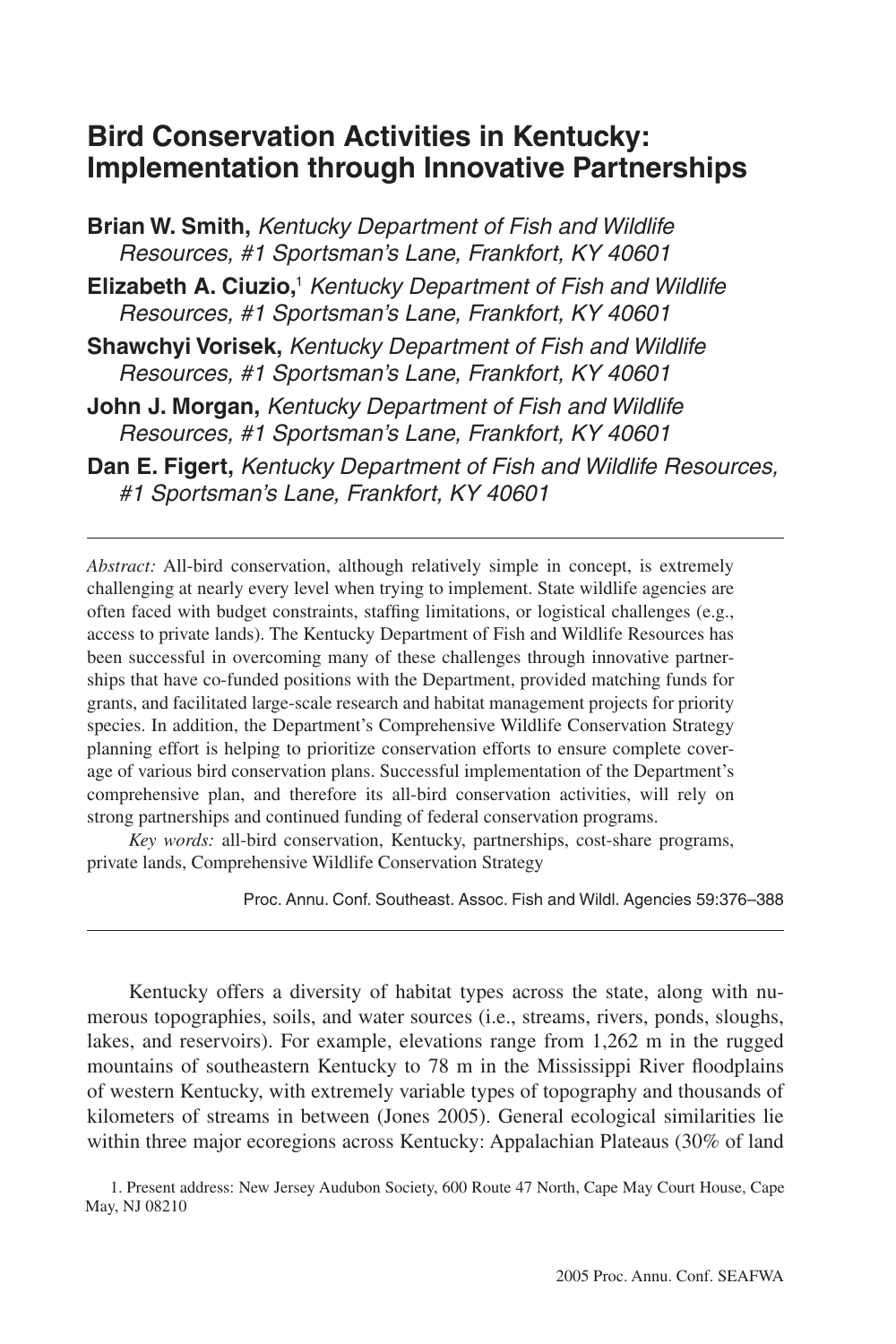area), Interior Low Plateaus (65%), and the Mississippi Embayment (5%; Woods et al. 2002, Jones 2005). However, highly diverse plant communities occur within each ecoregion because of changes in soil properties, soil moisture, and slope characteristics (Jones 2005). The variability in habitat types throughout Kentucky offers a wide array of opportunities and challenges to resource managers attempting to manage avian communities.

Land ownership patterns in Kentucky also provide unique challenges to successfully implementing all-bird conservation activities. Approximately 95% of Kentucky is in private ownership. Farms are very small on average (64 ha), which is evident by the fact that Kentucky ranks fourth among states in total number of farms (87,000; Brown 2004). In fact, only 54% of Kentucky is now classified as farmland (Brown 2004). Public lands and areas protected by private conservation organizations are scattered throughout the state, totaling approximately 650,000 ha. Additionally, these protected lands mostly occur in non-contiguous tracts <2,500 ha. For example, the average size of 65 Wildlife Management Areas (WMAs) that Kentucky Department of Fish and Wildlife Resources (KDFWR) owns outright or leases under a long-term agreement is approximately 2,675 ha, but perhaps more telling is a median size of 1,421 ha for all WMAs, with 42 of 65 (65%) of the areas  $\lt$ 2,500 ha. A few notable exceptions of public lands >2,500 ha in Kentucky include Daniel Boone National Forest (~262,200 ha but highly fragmented in many areas), Land Between the Lakes National Recreation Area (~43,200 ha), Fort Knox (~44,400 ha) and Fort Campbell (~14,620 ha) military reserves, Mammoth Cave National Park (~20,800 ha), Big South Fork National Recreation Area (~12,620 ha), five U.S. Army Corp of Engineers' (USACOE) properties (range: 4,015–21,661 ha, mostly surface water), and 20 state-owned properties (e.g., WMAs, state forests, state parks; range: 2,556–16,663 ha). Non-profit organizations and land trusts currently play a small role in land protection activities in Kentucky. The Nature Conservancy is by far the largest landowner of any conservation organization or land trust; they currently own approximately 4,900 ha over 29 dedicated preserves. Given the abundance of private land, expanding urbanization, and overall paucity and discontinuous nature of public lands, managing landscapes for avian communities presents significant challenges.

# **Agency Background**

KDFWR is the agency responsible for management of Kentucky's fish and wildlife populations throughout the state. Specifically, its mission statement reads: "We are stewards of Kentucky's fish and wildlife resources and their habitats. We manage for the perpetuation of these resources and their use by present and future generations. Through partnerships, we will enhance wildlife diversity and promote sustainable use, including hunting, fishing, boating and other nature-related recreation." The entire agency is comprised of approximately 500 full-time, permanent employees, with roughly 110 of those employees working for the Wildlife Division. During the spring and summer seasons, employee numbers rise to nearly 600 and 150, respectively, with the addition of interim employees. Currently, our agency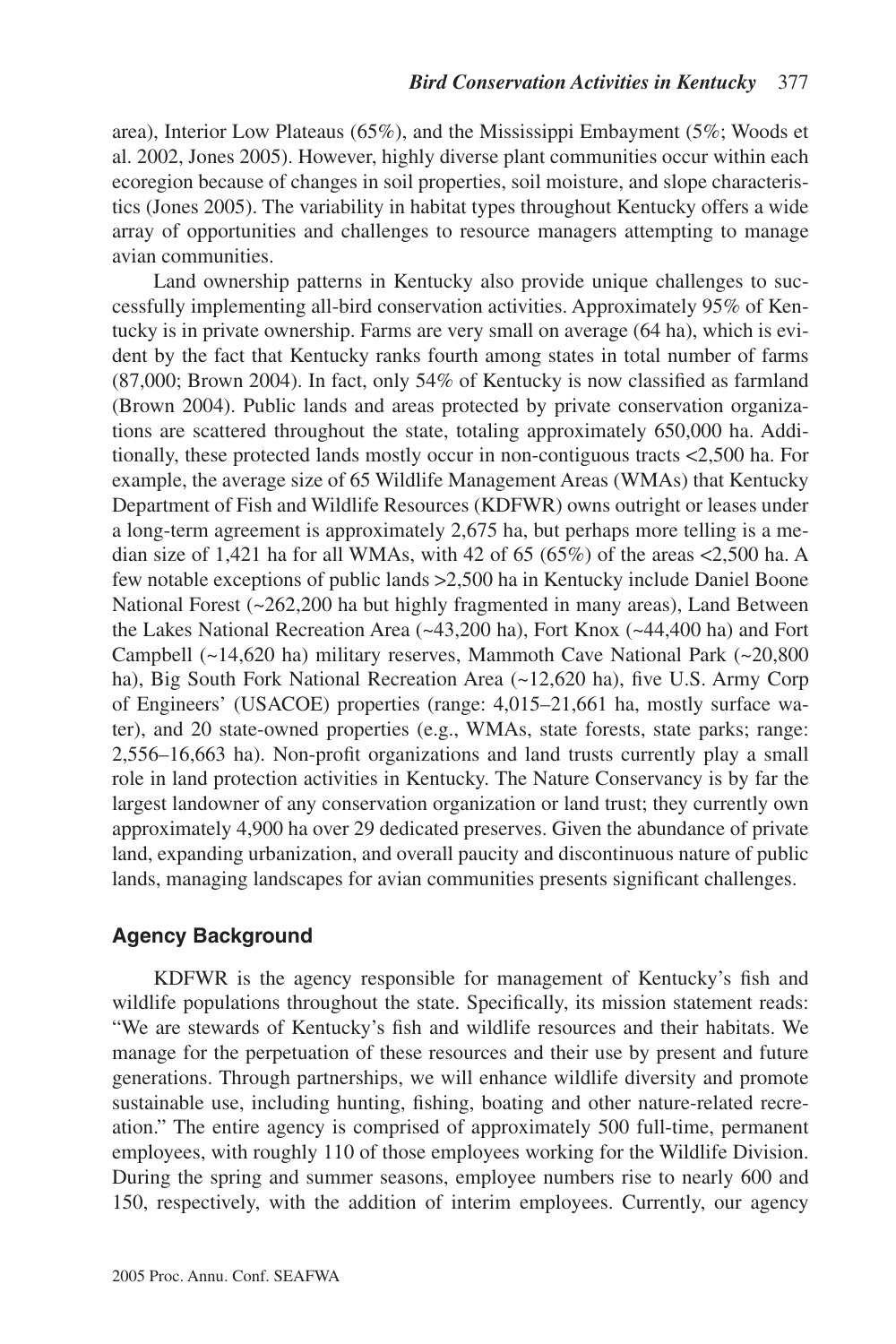is funded solely by revenues generated from license and permit sales, and federal funds associated with those sales (e.g., Pittman-Robertson, Dingle-Johnson). Each division (i.e., Engineering, Fisheries, Information and Education, Law Enforcement, Public Affairs and Policy, and Wildlife) also receives numerous grants annually, but typically each division is limited by a lack of matching funds.

In recent years, KDFWR's Wildlife Division has been successful in garnering funds from various sources for a wide variety of projects (e.g., research, general and species-specific habitat restoration/management, land acquisition, etc.). Many of these funds have been used to expand upon (both in numbers and in scope) the Division's Private Lands program, which officially started in 1987. Initially, three private lands biologists (PLBs) were co-funded with the Kentucky Division of Forestry (KDF) using Forest Stewardship Program funds. Since then, the Wildlife Division has created 34 additional full-time positions (some permanent, some term-limited) that are dedicated to various aspects of private lands work by seeking various grants and partnerships (see below for examples). New funding sources (federal, state, and private), as well as new partnerships, have developed as capacity grew. Two especially important opportunities for KDFWR came through the conservation provisions of the "Farm Bill" (the Federal Agriculture Improvement and Reform Act of 1996 and the Farm Security and Rural Investment Act of 2002) and the Landowner Incentive Program (LIP). These programs bring approximately U.S. \$30 million and \$1 million per year, respectively, to agencies and organizations within Kentucky for cost-share, incentive payments, staff, habitat management, conservation easements, and various other conservation efforts.

Traditionally, the majority of KDFWR staff focused their efforts on managing habitats on public lands and for game species, with very few wildlife surveys conducted outside WMA boundaries. With PLBs now distributed statewide and more grants available for nongame projects, the agency expanded its level and scope of wildlife monitoring. Efforts to increase its ability to establish statewide, long-term surveys for various nongame species with only six terrestrial biologists in the Wildlife Diversity program required the Department to begin extensive cross-training of existing staff, and to develop new ways to increase its capacity. For example, the Department now annually conducts multiple "avian training sessions" to either train new employees on bird identification (songs, behaviors, habitats, and appearances) and survey methods, or to serve as a refresher course on identification of bird songs for skilled staff. In order to teach these classes, the Department typically contracts with highly skilled ornithologists knowledgeable of eastern birds or schedules days afield with ornithological staff from KDFWR or Kentucky Nature Preserves Commission (KNPC). These courses have been so successful among the staff that the Department is now training some staff in operation of Monitoring Avian Productivity and Survivorship (MAPS) stations and intensive shorebird migration monitoring. The Department also invites many partner agencies and organizations to attend these sessions as well. To a lesser degree, the Department offers limited training for other nongame taxa to staff and partners, and future plans include design of intensive courses for other taxa.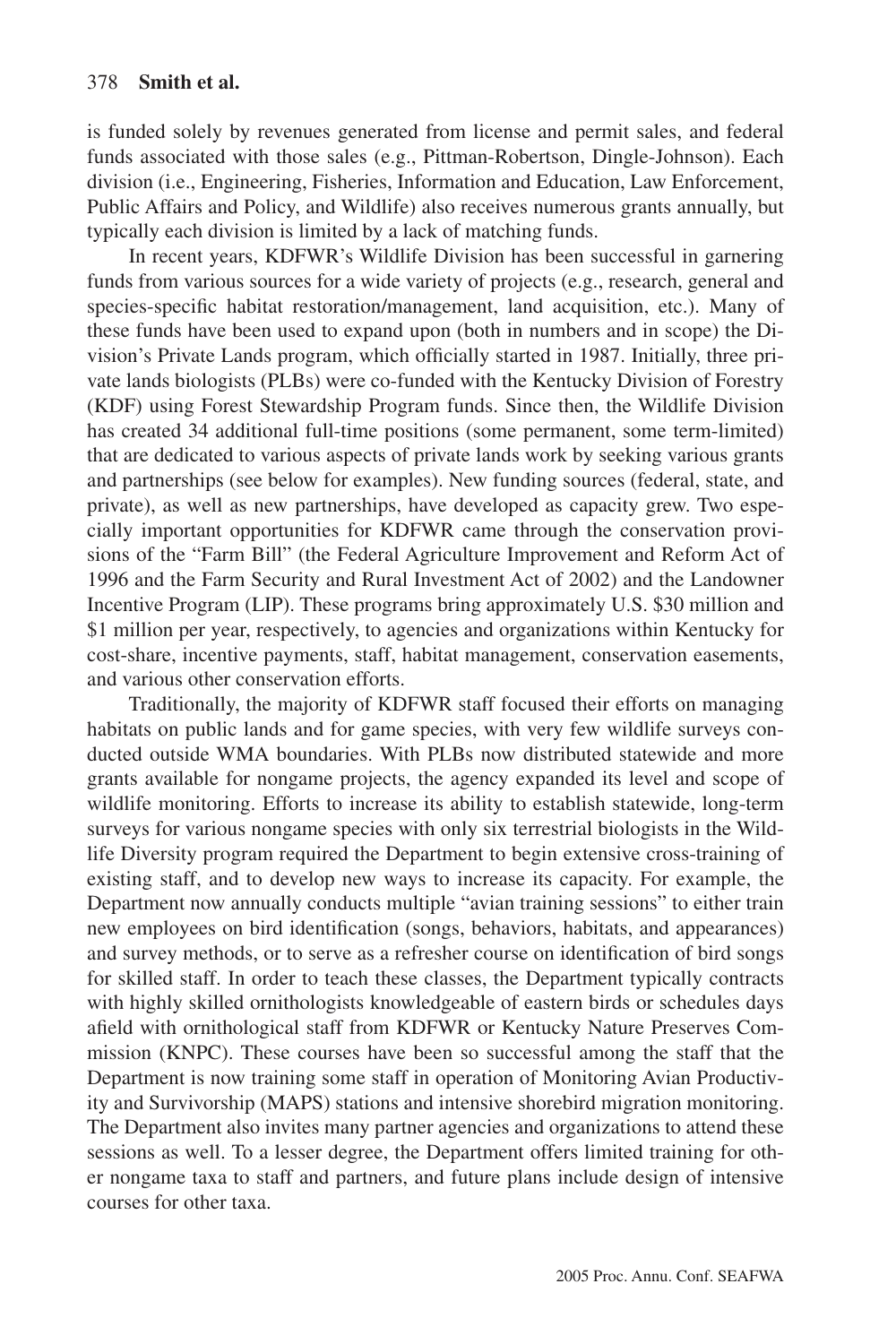# **Partnerships In Conservation**

Since KDFWR and the Wildlife Division are relatively small compared to many state agencies, the Department relies heavily on partnerships to accomplish resource management goals. Through partnerships with state and federal agencies, private organizations, and universities, the Department has created, improved, or restored thousands of acres of habitat, completed land acquisitions, delivered costshare and incentive programs, completed extensive research and survey efforts, been awarded millions of dollars in grants, and much more. The complete partner list for the agency is too extensive to list, but we would like to briefly identify some of the major partners of the Wildlife Division and their roles, and then highlight four recent examples that have greatly improved the agency's ability to achieve habitat goals identified for Kentucky through the various bird conservation plans.

# State Agency Partnerships

KDF has been a major partner of KDFWR and the Wildlife Division for years. The agencies work together to deliver cost-share programs, technical guidance, and protection of forest resources. In addition to the Forest Stewardship Program funds mentioned above, KDFWR and KDF staff provides guidance to private landowners working with various Farm Bill programs (e.g., Conservation Reserve Enhancement Program [CREP], Forest Land Enhancement Program [FLEP]). The two agencies also partner on Forest Legacy planning, on Forest Stewardship Awards to private landowners, and to provide public access to several state forests for outdoor recreational activities. The Department's partnership with KNPC, the agency that oversees Kentucky's Natural Heritage program, has grown in recent years. In 2002, the two agencies signed an agreement to develop and facilitate an efficient mechanism for data sharing. This has been a tremendous asset while drafting our Comprehensive Wildlife Conservation Strategy (CWCS) over the last couple of years. The two agencies also entered into a separate agreement in 2003 to co-fund a rare plant ecologist to focus on projects through LIP. KNPC also serves on the LIP committee that reviews project applications for approval. Kentucky Division of Conservation (KDOC) has been integral to the success of two of Kentucky's largest cost-share/ incentive programs. The agencies co-fund a CREP coordinator to help oversee various aspects of CREP monitoring and implementation. CREP (established August 2001) has restored or enhanced >3,500 ha of riparian habitat along the Green River in Kentucky, which will not only improve water quality for the freshwater mussel community for which the program was designed, but it has already improved habitat for numerous avian species. The Department also has an agreement with KDOC to assist with implementation of LIP; KDOC has the authority and infrastructure in place to efficiently reimburse private landowners after completion of projects. Kentucky State Parks (KSP), in cooperation with KNPC, has established a MAPS station at one of KSPs' parks. KSP also organizes and promotes the very popular "eagles weekends" that occur during January in western Kentucky; KDFWR and various others are cosponsors. Additionally, KSP provides KDFWR staff a very valuable service by facili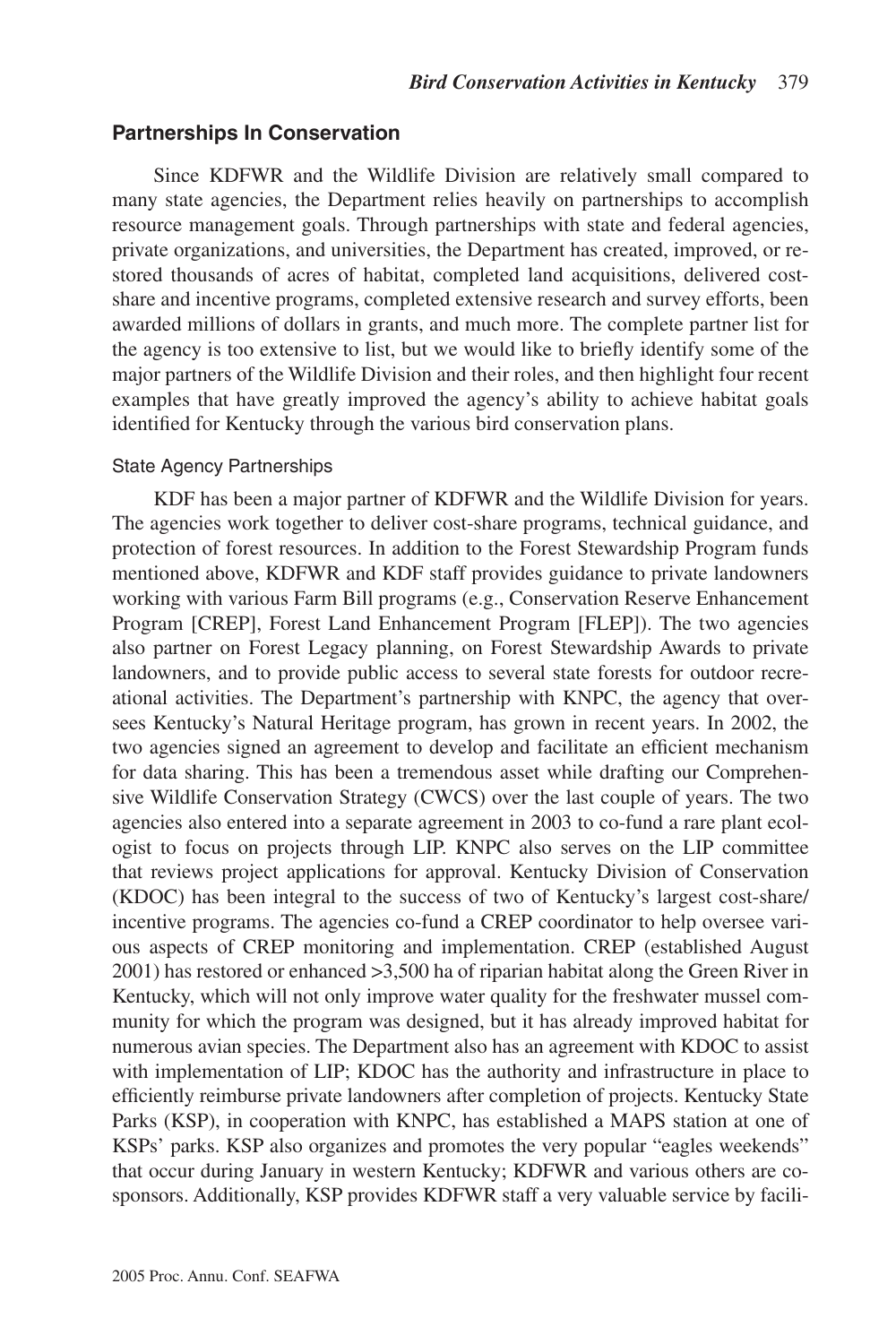tating overnight travel for field work and offering discounted rates to the KDFWR staff at any of their facilities statewide.

# University Partnerships

Universities, both in-state and out-of-state, have provided the Department valuable avian research information in recent years. Active participation with Partners in Flight (PIF), Bird Conservation Regions (BCRs), and Joint Ventures (JVs) represented in Kentucky and the various bird conservation plans has greatly assisted in the prioritization of the Department's avian research needs and efforts. First and foremost though, the Department needed a thorough analysis of avian point count data to examine longer-term trends of numerous species and to determine how adequately routes the Department established sampled avian communities throughout the state. The Department contracted with University of Tennessee (UT) to conduct the analyses, and the report (Buehler et al. 2004) has been very useful in establishing new points to cover deficiencies (e.g., in grassland/early successional and wetland habitats), designing "targeted" surveys, and in CWCS planning. Priorities identified by Central Hardwood JV, Appalachian Mountain BCR, and regional or national priorities outlined in bird conservation plans (e.g., Brown et al. 2001, Dimmick et al. 2002, Rich et al. 2004) drove most of the other avian research completed recently. For example, the Department is currently in the final field season of the following projects: intensive surveying and habitat modeling of cerulean warblers (*Dendroica cerulea*) and golden-winged warblers (*Vermivora chrysoptera*) by University of Kentucky; shorebird use of managed wetlands during migration (see below) by Eastern Kentucky University (EKU); habitat use, productivity, and survival of loggerhead shrikes (*Lanius ludovicianus*) by EKU; and habitat characteristics for grasshopper (*Ammodramus savannarum*) and Henslow's sparrows (*A. henslowii*) using managed grasslands by EKU. Each of these projects, as well as several others, was funded through State Wildlife Grant awards, and information gained from them has dramatically improved knowledge about avian communities in Kentucky.

# Federal Agency Partnerships

Partnerships with the U.S. Forest Service (USFS), U.S. Fish and Wildlife Service (USFWS), and USACOE are well established and very broad in scope. KDFWR has lease agreements and management responsibilities for large tracts of land owned by USFS and USACOE, and public access for outdoor activities (e.g., hunting, fishing, bird-watching, etc.) on lands owned by all three is facilitated, regulated, and enforced in cooperation with KDFWR. USFS has been tremendously supportive and active in Kentucky's avian monitoring efforts—it recently has helped organize and fund joint avian point count training sessions for both staffs, established routes and gathered data, and assisted with various non-breeding season or rare species monitoring activities (e.g., bald eagle [*Haliaeetus leucocephalus*] nests, overwinter surveys for waterfowl and eagles). The USFWS established a field office in Kentucky in 2001, which immediately expanded the already active partnership. Almost immediately, the two agencies entered into an agreement that allowed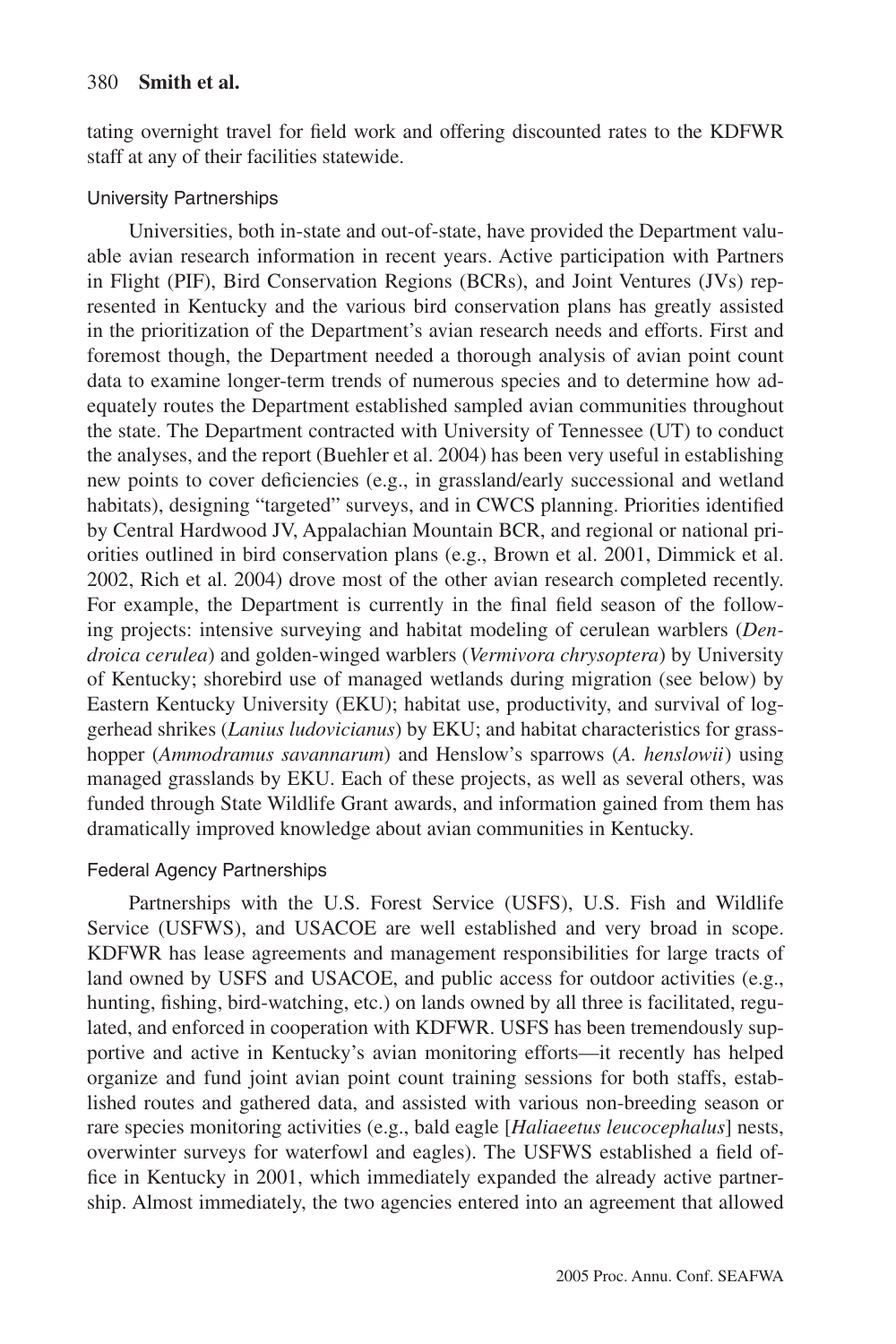KDFWR to use Partners for Wildlife funds for private lands conservation projects. Although many of our on-the-ground projects have been designed to benefit rare or listed species, most of them will provide ancillary benefits to numerous bird species (e.g., one riparian project fenced cattle out of a stream for >4.8 km but also planted >60,000 trees into what had been degraded pasture). KDFWR and USFWS have also partnered to purchase equipment (e.g., warm season grass drills, tree planters) used extensively for private land and National Wildlife Refuge restoration projects. The most recent federal partnership established, however, is with the Natural Resources Conservation Service (NRCS). Because of its unique nature and tremendous success, we will discuss it in more detail below.

#### Private Organization Partnerships

Each state agency across the country partners with non-governmental organizations (NGOs) made up of their constituents (i.e., hunters, anglers) or with similar conservation missions. Similarly, partnerships that developed with NGOs have delivered millions of dollars in grants and thousands of hectares of habitat improvement in recent years. Quail Unlimited (QU), Ducks Unlimited (DU), and National Wild Turkey Federation have donated or cost-shared specialized equipment like grass drills, herbicide spray rigs, prescribed burning tools, and water control structures and pumps, as well as items like seed (native warm season grasses, forbs, and grains), volunteer time, and even matching funds for some projects. KDFWR and QU were recently awarded a National Fish and Wildlife Foundation grant to focus on mid-contract management of Conservation Reserve Program (CRP) fields to diversify grasslands and their structure, and to promote the new "CP-33 Upland Bird Habitat Buffers" practice. This will help achieve Kentucky's goals for the Northern Bobwhite Conservation Initiative (Dimmick et al. 2002), as well as improve thousands of grassland acres in CRP for other wildlife. The Kentucky Ornithological Society (KOS) also provides valuable bird sighting data, conducts formal survey routes for the Department, and some members assist with our "avian refresher courses."

Probably the most unique partnerships with NGOs occur with The Nature Conservancy (TNC) and Rocky Mountain Elk Foundation (RMEF). Over the last few years, the Department has partnered with both of these NGOs to co-fund staff for focus projects, but both NGOs have become intricately involved with LIP. TNC provided 100% of matching funds for our first LIP grant and will contribute significant matching funds if KDFWR's pending LIP proposal is funded. Additionally, information from TNC's previous planning efforts has been an integral part of each proposal. RMEF also contributed 100% of matching funds for Kentucky's second LIP award, which is helping to fund KDFWR's and RMEF's co-sponsored Appalachian Wildlife Initiative. TNC and RMEF have made it possible for KDFWR to accept or apply for >\$3 million over the last three years, all of which is being used to benefit species at risk from multiple taxa.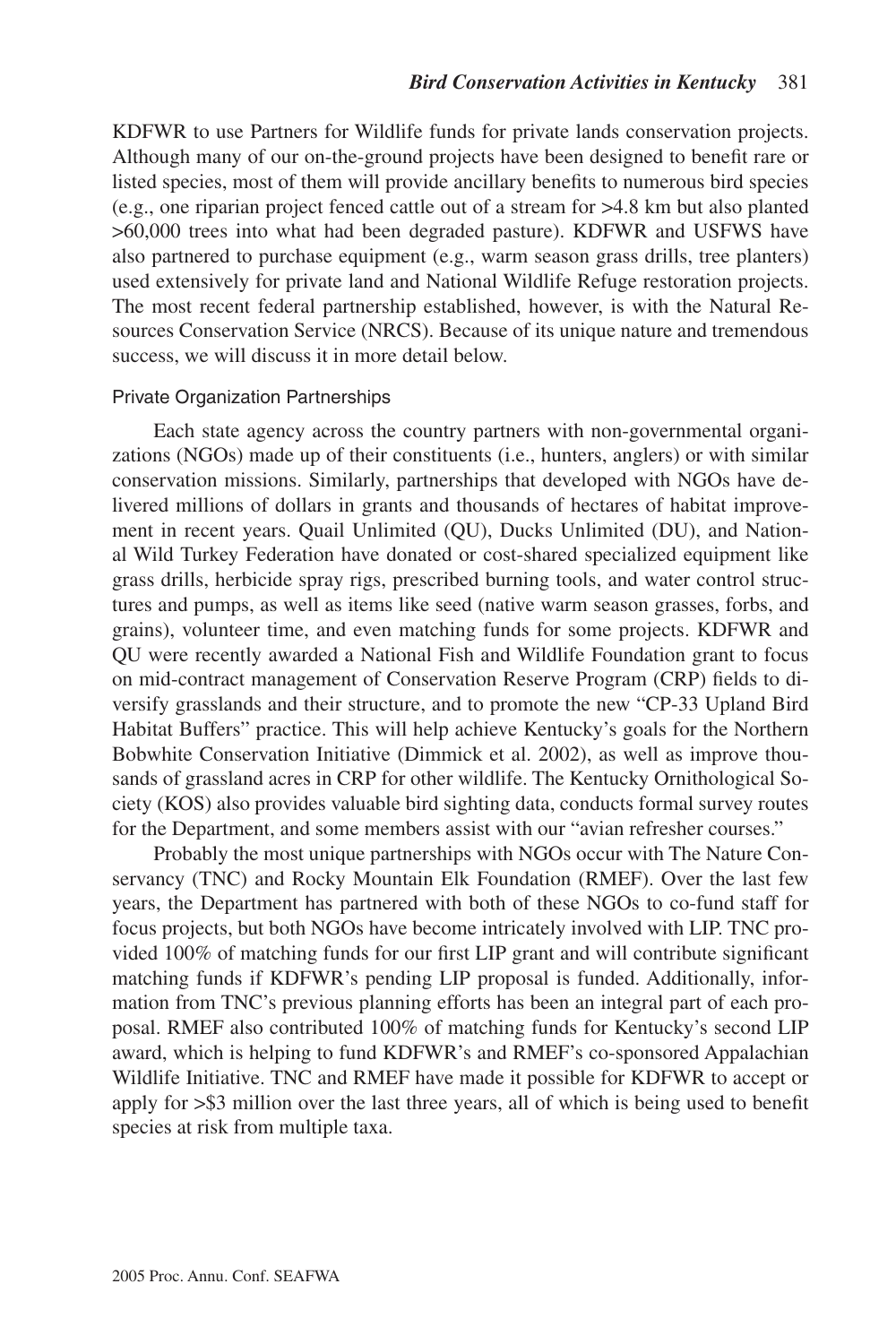# 382 **Smith et al.**

# **Partnerships And Projects**

The partnerships and projects highlighted are only a few examples KDFWR has undertaken recently to not only achieve our agency's overall mission but also to increase our conservation efforts for priority avian species. Although the Department has not officially created state-level population or habitat goals for most species or community types, it has relied heavily on the various bird conservation plans (and their associated population and habitat goals) created for landbirds, waterbirds, shorebirds, northern bobwhite, and the various JVs to guide our decision-making processes for new programs and partnerships. In fact, each of the projects listed below either incorporate, or are working towards incorporating, the three main tenets of integrated bird conservation as identified by the North American Bird Conservation Initiative (NABCI): working together to conserve birds across geopolitical boundaries, taxonomic groups, and landscapes. Under each example, we will briefly discuss how it is helping Kentucky achieve NABCI goals.

#### KDFWR and NRCS Partnership

The 1996 Farm Bill and its unprecedented consideration of wildlife resources intensified KDFWR's efforts to develop a relationship with NRCS. In 1998, NRCS agreed to provide 50% of support for three KDFWR biologists that would be stationed at NRCS offices in each of their three administrative areas. These "NRCS liaisons" had two major responsibilities: to train NRCS county-level staff how to integrate wildlife-friendly practices into conservation programs and to train KDFWR PLBs about Farm Bill opportunities and implementation. Trust and confidence between NRCS and KDFWR grew rapidly, and the NRCS liaisons became an important link between the agencies' administrative offices. NCRS was impressed with outcomes from the initial agreement, and upon approval of the 2002 Farm Bill, extended agreement terms and funding levels. The Department now has 16 co-funded positions with NRCS (located in NRCS offices throughout the state) and is in early discussions towards developing and funding several more. Most of these NRCS biologists are trained to assist with all Farm Bill conservation programs, but several of them focus their time on implementing specific programs like CREP or the Wetlands Reserve Program (WRP). The results of the relationship have been tremendous for both parties involved: NRCS' workloads have been reduced at a time when they were unable to hire employees, and the Department is accomplishing many of our habitat goals through use of federal conservation programs.

To illustrate how well this partnership is working, we briefly describe successes with programs targeting two high priority habitat types: wetlands and wildlifefriendly grasslands. During the first 10 years of the WRP, Kentucky had averaged <U.S.\$1 million allocated per year and had only completed 50 contracts (<1,000 ha of wetlands restored). Many of these initial wetland easements were designed improperly and located on sites with poor potential, therefore making it difficult to manage water optimally. Additionally, it was taking up to three years to complete easements before restoration of wetlands could even begin. For these reasons,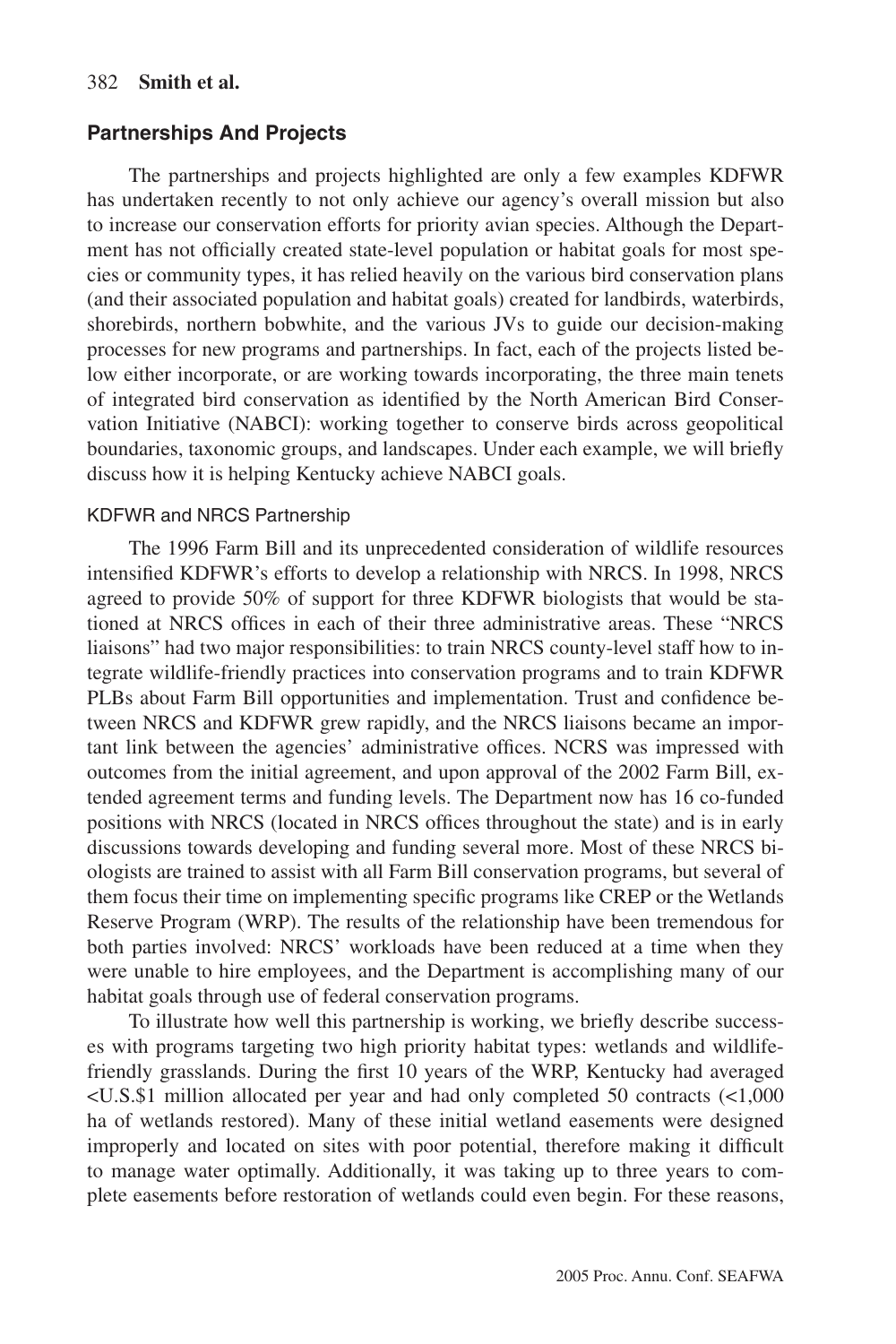KDFWR and NRCS initiated discussions in 2002 to overhaul Kentucky's WRP program. First, KDFWR initiated a request to NRCS to remove the maximum amount that could be bid for wetland acreage; KDFWR partners (USFWS, TNC, DU, etc.) submitted a similar letter. NRCS approved the request and can now offer up to the appraised agricultural value for an easement. The partners then brainstormed to create "regional" ranking criteria to provide equity statewide (e.g., applicants in eastern Kentucky would not compete against applicants in western Kentucky), to ensure that central and eastern Kentucky applicants had a fair chance to be funded. In 2003, NRCS then asked KDFWR to partner with them on a "WRP Team" that would be responsible for every step of WRP implementation—promotion, application, ranking, contract writing, easement closure, design, contracting for construction, boundary marking, and future management of restored wetlands. Making this move removed tremendous burden from county-level NRCS employees, freeing them to promote the program as much as possible; it also ensured that wetland vegetation and water levels would be managed properly over time. All of the steps taken to overhaul WRP in Kentucky have paid huge dividends; WRP went from a 10-year average of <\$1 million (\$0 in fiscal year 2002), to \$2.5 million in fiscal year 2003, and approximately \$4 million per year in both fiscal years 2004 and 2005. Kentucky has restored and protected >3,000 ha of high quality wetlands since the overhaul of WRP began. Additionally, site quality for the acreages being offered has improved dramatically over the last couple of years; removal of the per acre bid cap has really increased Kentucky's ability to restore some of the highest quality wetlands in the state. Although informal surveys of these sites are being conducted now, both KDFWR and NRCS hope to evaluate thoroughly the use of these wetlands by migratory waterbirds and other wildlife in the very near future.

KDFWR and NRCS also have been very successful in improving the quality and quantity of grassland habitat created under Farm Bill programs in Kentucky. The Wildlife Habitat Incentives Program (WHIP) emphasizes the creation of high quality early successional habitat, having planted several thousand hectares of native warm season grasses with diverse forbs inter-mixed, and promoted use of prescribed fire and herbicide applications to create bare ground and encourage forbs in grasslands. Probably the best example of successes in integrating wildlife-friendly grasslands into the Farm Bill is most evident with CRP. As of March 2005, Kentucky has a total of 136,000 ha of all types of grasses under contract in CRP (i.e., hectares for General, Continuous, and CREP are combined). Of those, 15,400 ha are in native warm season grasslands with a high diversity of forbs inter-mixed. In General CRP Signup 26 (in 2003) alone, >6,000 ha of warm season grasslands were enrolled. In addition to these recent habitat accomplishments, KDFWR has been very influential in modifying CRP practices through the NRCS State Technical Committee. These include, but are not limited to: no tall fescue (*Festuca arundinacea*) can be planted on CRP acreages (except grassed waterways), fescue fields re-enrolling to General CRP must be converted to a wildlife-friendly mixture, Conservation Priority Areas (influenced by JV focus areas) were created in areas important to grassland birds and provided extra points on applications, and extremely beneficial practices (e.g.,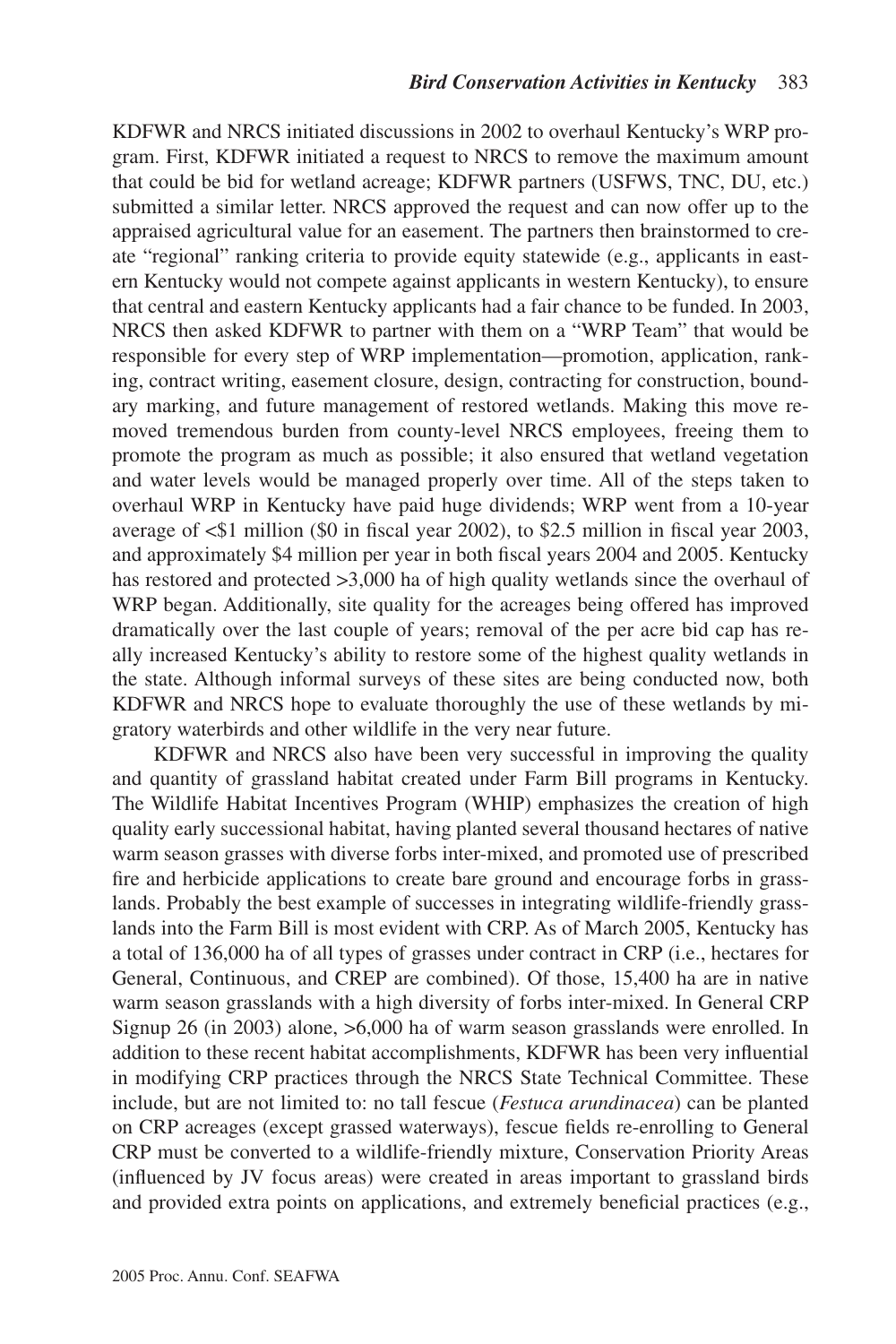strip discing, prescribed burning, inter-seeding forbs) were required on all new General CRP contracts through mid-contract management. Wildlife-friendly modifications to Farm Bill programs and the proliferation of staff dedicated to Farm Bill promotion have greatly improved KDFWR's ability to accomplish habitat objectives for numerous priority bird species in the various conservation plans.

Partnering with NRCS has allowed KDFWR to implement habitat improvement projects in every county in Kentucky, focus restoration efforts on priority species or groups of birds (e.g., northern bobwhite and other grassland birds with CRP; shorebirds, waterfowl, and waterbirds with WRP), and generate personnel and public interest in a variety of avian landscapes (i.e., wetlands, grasslands, agricultural lands, and even forests). The Department is currently working with NRCS to better track habitat improvement accomplishments and to establish monitoring strategies for several of the programs in order to evaluate Kentucky's performance as it relates to NABCI and the various conservation plans. As examples, the agencies are currently working to develop avian monitoring strategies for both WRP and CRP's CP-33 Upland Bird Habitat Buffers practice. The agencies plan to sample randomly selected contracts in order to evaluate avian population responses to habitats created under these programs; monitoring these contracts will not only provide us information about attaining goals, but it will also allow the adjustment or modification of practices to improve effectiveness (i.e., adaptive management).

# Cerulean Warbler Research Project

In addition to the Cerulean Warbler project mentioned earlier, KDFWR is assisting with a multi-state project (Kentucky, Ohio, Tennessee, and West Virginia) to examine responses of cerulean warblers and several other priority species to four silvicultural treatments. The USFWS, U.S. Geological Survey at West Virginia University, UT, UK, The Ohio State University, MeadWestvaco, and each of the respective state wildlife agencies are involved in this project. The project spawned from discussions in December 2002, when the Cerulean Warbler Research Technical Group identified several breeding-season research priorities. Some priority items identified were to investigate demographic response to silvicultural activities, studying the effects of forest structure and composition on populations, and understanding landscape-level influences on population demography. A regional wildlife project of this magnitude is rarely undertaken; however, the recently completed Appalachian Cooperative Grouse Research Project (ACGRP; Norman et al. 2004), which spanned across political borders, recruited graduate students to conduct research with oversight from principle investigators, and used resources from multiple agencies, universities, and organizations, will serve as a model for this project. By pooling resources (especially matching funds) and attempting to tackle a high priority issue, the research group has been successful in receiving funds and identifying the best areas to conduct research on cerulean warblers in each state. Upon completion, collective results will provide valuable insights to limiting factors and management prescriptions that could benefit cerulean warblers and other forest songbirds throughout the core of their breeding range and help land managers and wildlife agencies to at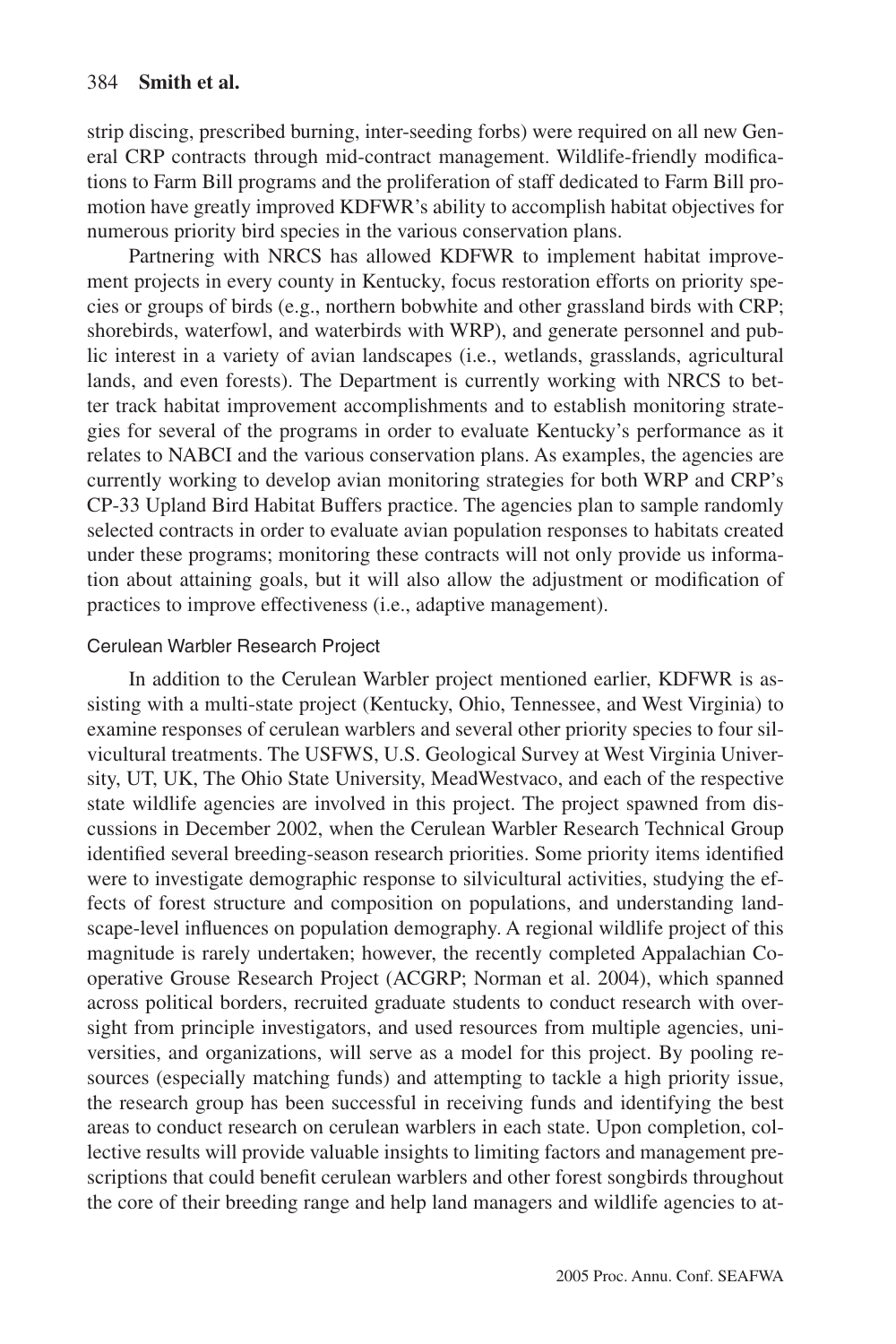tain population goals for several priority species. Because of projects like this and the ACGRP, it is very likely that multi-state collaborative projects will become standard when addressing high priority issues.

# Implementing Shorebird Conservation on Public Lands

Because habitat availability during fall migration is a limiting factor for shorebirds (Brown et al. 2001), habitat objectives are aimed at providing habitat on public land sufficient to accommodate all shorebirds in the region during southward migration. Working towards fulfilling our wetland habitat goals for various plans, KDFWR partnered with DU to design, build, and manage moist soil units (MSUs) to be specifically managed for shorebird stop-over habitat. MSUs were built on three KDFWR WMAs located in western and west-central Kentucky: Ballard, Sloughs, and Peabody WMAs. The Sloughs MSU was completed in 2002 (6.5 ha), Ballard in the fall of 2003 (8 ha), and Peabody in 2004 (4 ha). The goal was, to the extent possible, to provide a reliable source of shallow water habitat for transient shorebirds, from which waterfowl and wading birds would also benefit.

In 2003, WMA managers conducted shorebird surveys following the guidelines issued by the International Shorebird Survey. At least 13 species of shorebirds were observed, with the most abundant species being the pectoral sandpiper (Ciuzio et al. 2005). Numerous species of waterfowl, five species of wading birds, and a few miscellaneous water-associated species also frequented the MSUs; in fact, waterfowl outnumbered the shorebird group by >600 birds (Ciuzio et al. 2005) in 2003. In 2004, we partnered with EKU to document shorebird use of and prey availability on all managed wetlands on the WMAs rather than just the MSUs. Boatwright WMA, which is <8 km from Ballard WMA by air, was included in these surveys and results were combined with those from Ballard WMA. While EKU's study is ongoing, we can report that 5,081 shorebirds were recorded on the WMAs combined (Table 1), with Ballard/Boatwright WMAs recording >4,000 individuals (Ciuzio et al. 2005).

| Species                | Scientific name         | Fall migration | Spring migration | Total observed |
|------------------------|-------------------------|----------------|------------------|----------------|
| Killdeer               | Charadrius vociferus    | 2292           | 62               | 2354           |
| Pectoral sandpiper     | Calidris melanotos      | 1363           | 25               | 1388           |
| Lesser yellowlegs      | Tringa flavipes         | 51             | 354              | 405            |
| Least sandpiper        | Calidris minutilla      | 391            | 14               | 391            |
| Greater yellowlegs     | T. melanoleuca          | 29             | 161              | 190            |
| Semipalmated sandpiper | Calidris pusilla        | 154            | 22               | 176            |
| Solitary sandpiper     | T. solitaria            | 64             | 15               | 79             |
| Semipalmated plover    | Charadrius semipalmatus | 65             | 2                | 67             |
| Stilt sandpiper        | Calidris himantopus     | 22             | 9                | 31             |
| Total:                 |                         | 4431           | 664              | 5081           |

**Table 1.** Species and total numbers observed on Ballard, Sloughs and Peabody WMAs combined, separated by spring (mid-March to mid-June) and fall (mid-July to 31 October) migration, 2004 (from Ritchison and Ranalli 2004).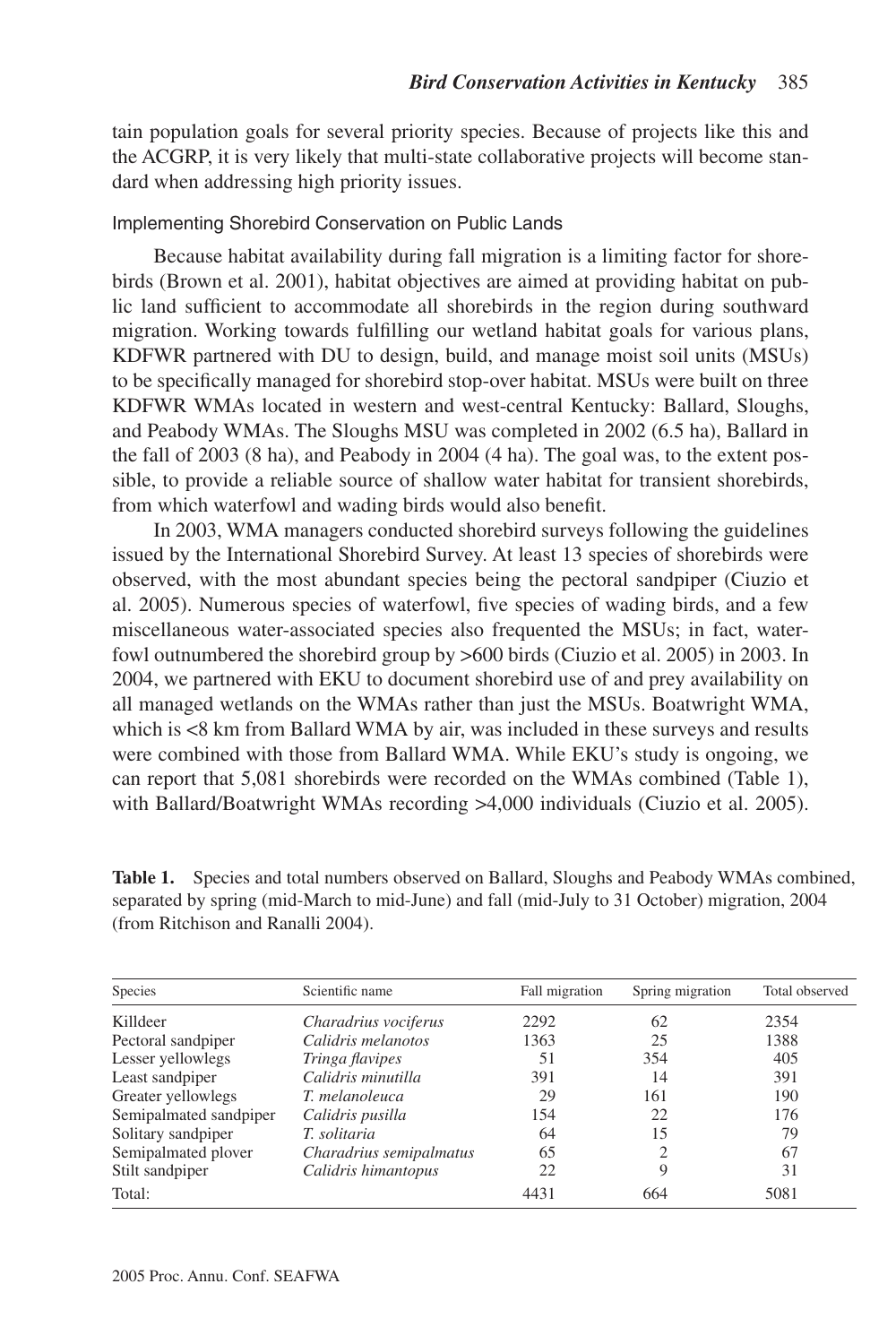Although these MSUs are all <3 yr old and research into their effectiveness is ongoing, KDFWR has learned much about the design, management, and use of the MSUs by numerous avian species (for detailed discussion and recommendations, see Ciuzio et al. 2005). The value of cooperation from DU, EKU, and KOS (additional monitoring) also cannot be overstated for these MSUs. The interest these MSUs have generated among WMA managers also provides us confidence that similar MSU projects will be implemented soon, which will only improve Kentucky's migratory habitat for various waterbirds while also achieving state, regional, and national habitat restoration goals.

#### Landowner Incentive Program

As previously mentioned, KDFWR has partnered with TNC, RMEF, KNPC, and KDOC to help deliver LIP projects to private landowners. Although the LIP ranking criteria is designed to fund projects in a prioritized order (e.g., federally listed and in a focus area funded first), each project addresses habitat requirements for multiple taxa in the area to the extent possible. Initial LIP proposals included several lists of plant and animal species that biologists could pursue funding for and that the committee used to rank projects. These lists included the federal list of threatened, endangered, and candidate plants and animals, KNPC's list of threatened and endangered plants and animals for Kentucky, PIF's prioritized list of species needing conservation actions, and the Central Hardwood JV's prioritized list of birds in the JV. The current LIP proposal includes the species list for Kentucky's CWCS, which essentially integrates all of the above lists for birds and includes other taxa (i.e., fish, mussels, lampreys, reptiles, amphibians, and mammals). Along with four biologists and numerous seasonal work crews, the KDFWR has allocated nearly \$900,000 for habitat improvement projects over the last two years. The Department has received 235 project applications (185 within LIP Focus Areas) from Department biologists, KNPC, TNC, and RMEF. By July 2005, the agencies will have planted >2,500 ha of native grass and forb mixtures, burned >1,500 ha of grasslands, planted >125 ha of forest, constructed >15 ha of MSUs, and completed 2 cave gates to protect federally endangered bats and a beetle listed as a candidate species, along with several other projects. The Focus Area approach through LIP has allowed these agencies to address resources concerns on smaller scales while also targeting species most at risk. Although habitats restored on most of the LIP projects implemented are not fully developed yet, the Department is planning to incorporate many of these projects into our ongoing avian monitoring efforts. As mentioned above, the Department is currently tracking habitat accomplishments; linking habitat accomplishments to population responses will not only allow evaluation of implementation of LIP, but it will provide additional justification to continue this valuable program while helping meet goals for avian populations.

# **Conclusion**

Despite the challenges that managing for various habitats poses in Kentucky land ownership patterns, relatively small state resources agency, limited state match-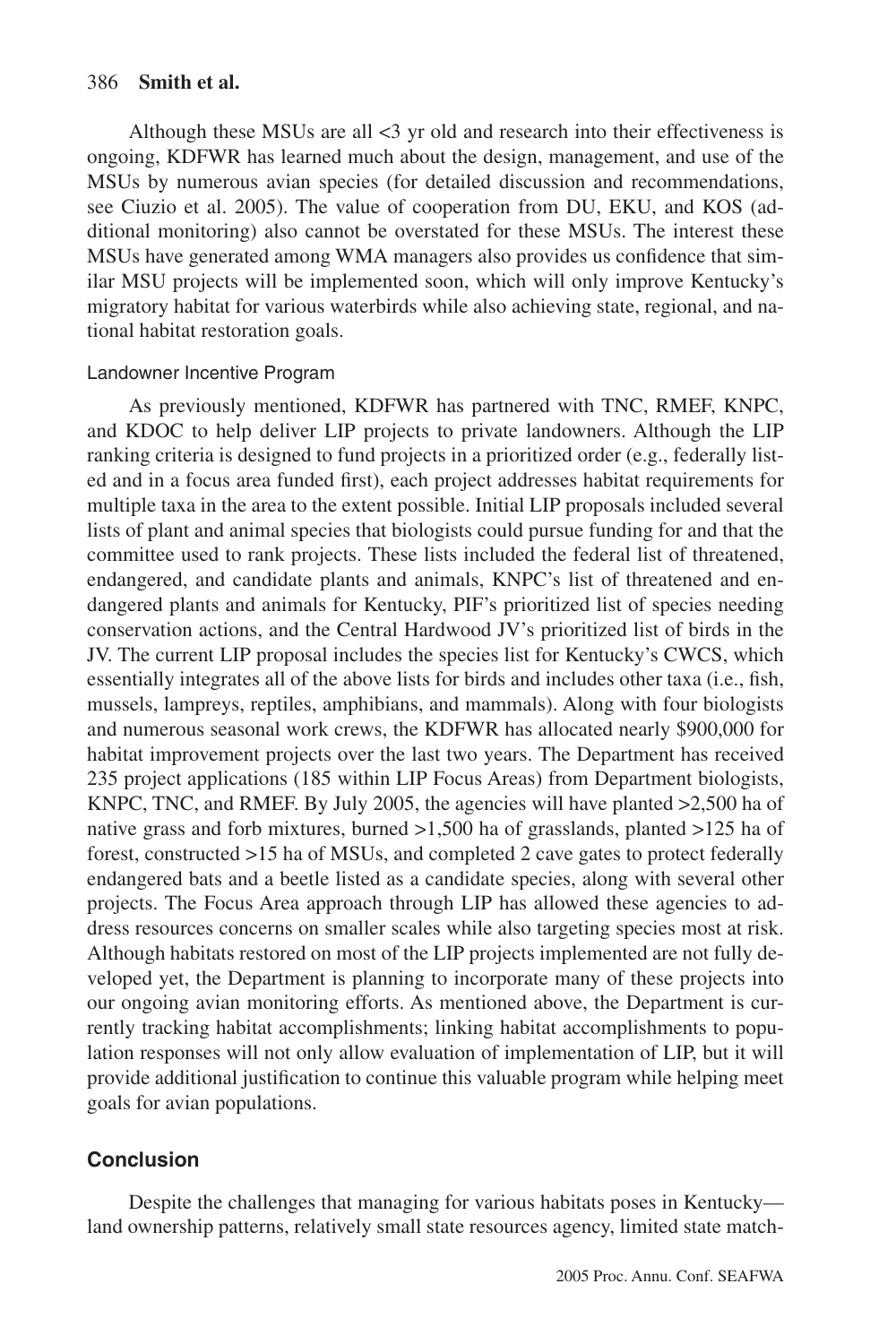ing funds, etc.—KDFWR continues to make great strides towards restoring, managing, and protecting important habitat types for priority bird species. There are three main reasons why the Department has been so successful in recent years: (1) a commitment to private lands stewardship from administration and partners, (2) innovative partnerships tailored to cover all types of important habitat and designated focus areas, and (3) increased levels of funding for conservation projects that target priority species on private lands. In Kentucky at least, there is a tremendous level of momentum for managing and researching multiple taxa on public and private lands through numerous federal grants, mitigation funds, and various other sources. In addition, KDFWR's CWCS planning is generating an incredible amount of interest from existing partners, agencies, and NGOs with which the Department has little history and regional and national entities interested in addressing projects that cross geopolitical boundaries. Kentucky's CWCS includes aspects from all of the avian conservation plans that will allow KDFWR to implement all phases of the plans, and will ensure that goals of each BCR, JV, and focus area are met. Involvement in the various plans by the Department's Wildlife Diversity Program's ornithological staff, the Migratory Bird Program, and field staff will be essential in order to ensure that priority avian species are constantly updated and habitat specifics are covered when program implementation occurs. Continued support from partners and federal conservation programs, as well as innovative uses of programs like State and Tribal Wildlife Grants, LIP, and Farm Bill programs will dramatically improve knowledge of avian communities and ability to implement all-bird conservation in Kentucky.

# **Literature Cited**

- Brown, L.E. 2004. Kentucky agricultural facts. Kentucky Department of Agriculture report accessible at http://www.nass.usda.gov/ky/Pamphlet/kyfacts4.pdf
- Brown, S., C. Hickey, B. Harrington, and R. Gill, eds. 2001. The United States shorebird conservation plan, 2nd edition. Manomet Center for Conservation Sciences, Manomet, Massachusetts.
- Buehler, D.A., E.P. Linder, and S. Vorisek. 2004. Analysis of the Kentucky avian point-count monitoring database: 1993–2003. Final report submitted to Kentucky Department of Fish and Wildlife Resources for State Wildlife Grant.
- Ciuzio, E.A., N. Ranalli, and R.M. Morton. 2005. Implementing shorebird conservation on public lands. Proceedings of the Southeastern Association of Fish and Wildlife Agencies: *in press*.
- Dimmick, R.W., M.J. Gudlin, and D.F. McKenzie. 2002. The northern bobwhite conservation initiative. Miscellaneous publication of the Southeastern Association of Fish and Wildlife Agencies, South Carolina.
- Jones, R.L. 2005. Plant life of Kentucky: an illustrated guide to the vascular flora. The University Press of Kentucky, Lexington, Kentucky.
- Norman, G.W., D.E. Stauffer, J. Sole, T.J. Allen, W.K. Igo, S. Bittner, J. Edwards, R.L. Kirkpatrick, W.M. Giuliano, B. Tefft, C. Harper, D. Buehler, D. Figert, M. Seamster, and D. Swanson. 2004. Ruffed grouse ecology and management in the Appalachian region. Final Project Report of the Appalachian Cooperative Grouse Research Project.
- Rich, T.D., C.J. Beardmore, H. Berlanga, P.J. Blancher, M.S.W. Bradstreet, G.S. Butcher,